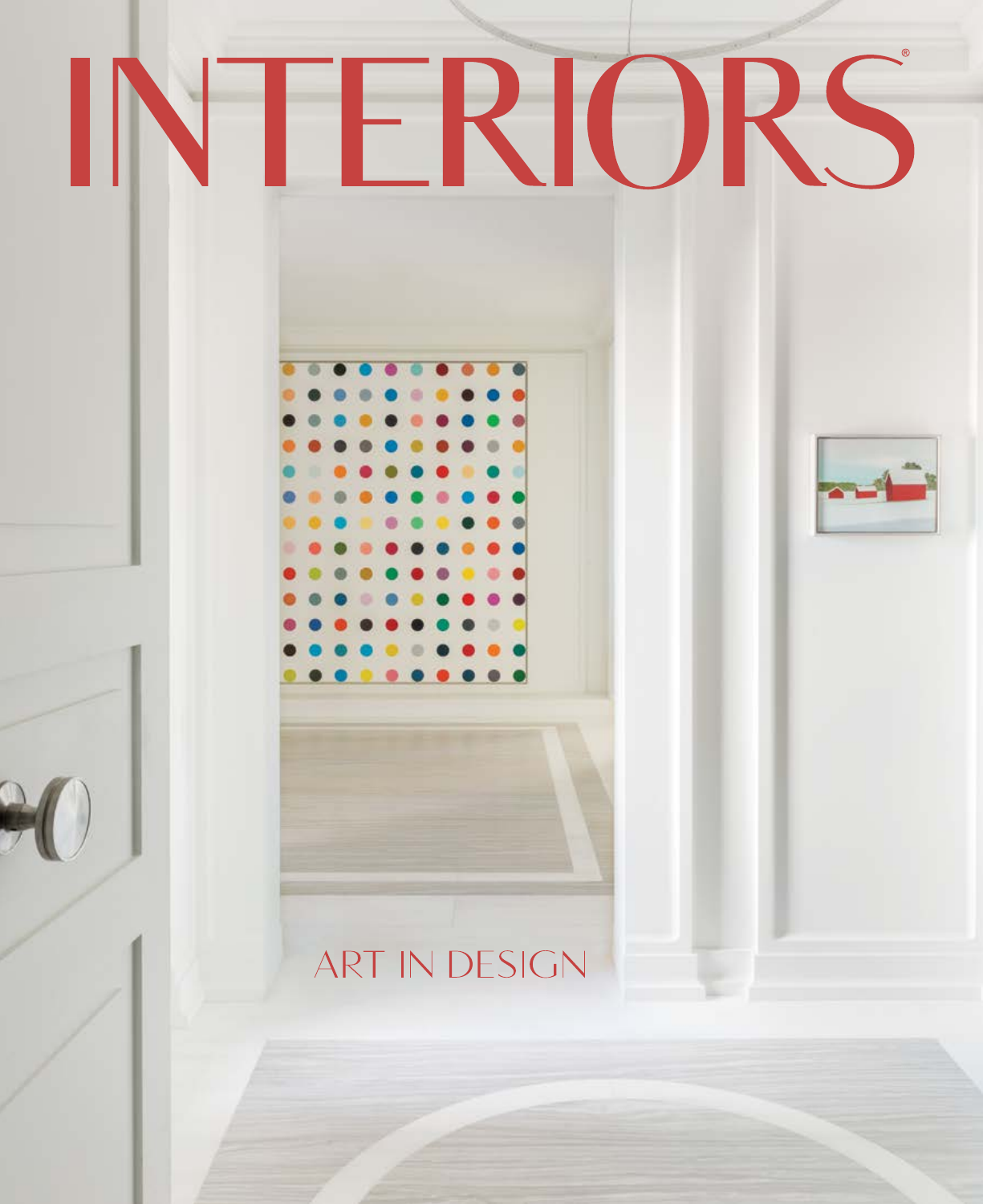INTERIOR DESIGN: JEFF SCHLARB TEXT: ERIKA HEET PHOTOGRAPHY: AUBRIE PICK





## GO BIG, GO BOLD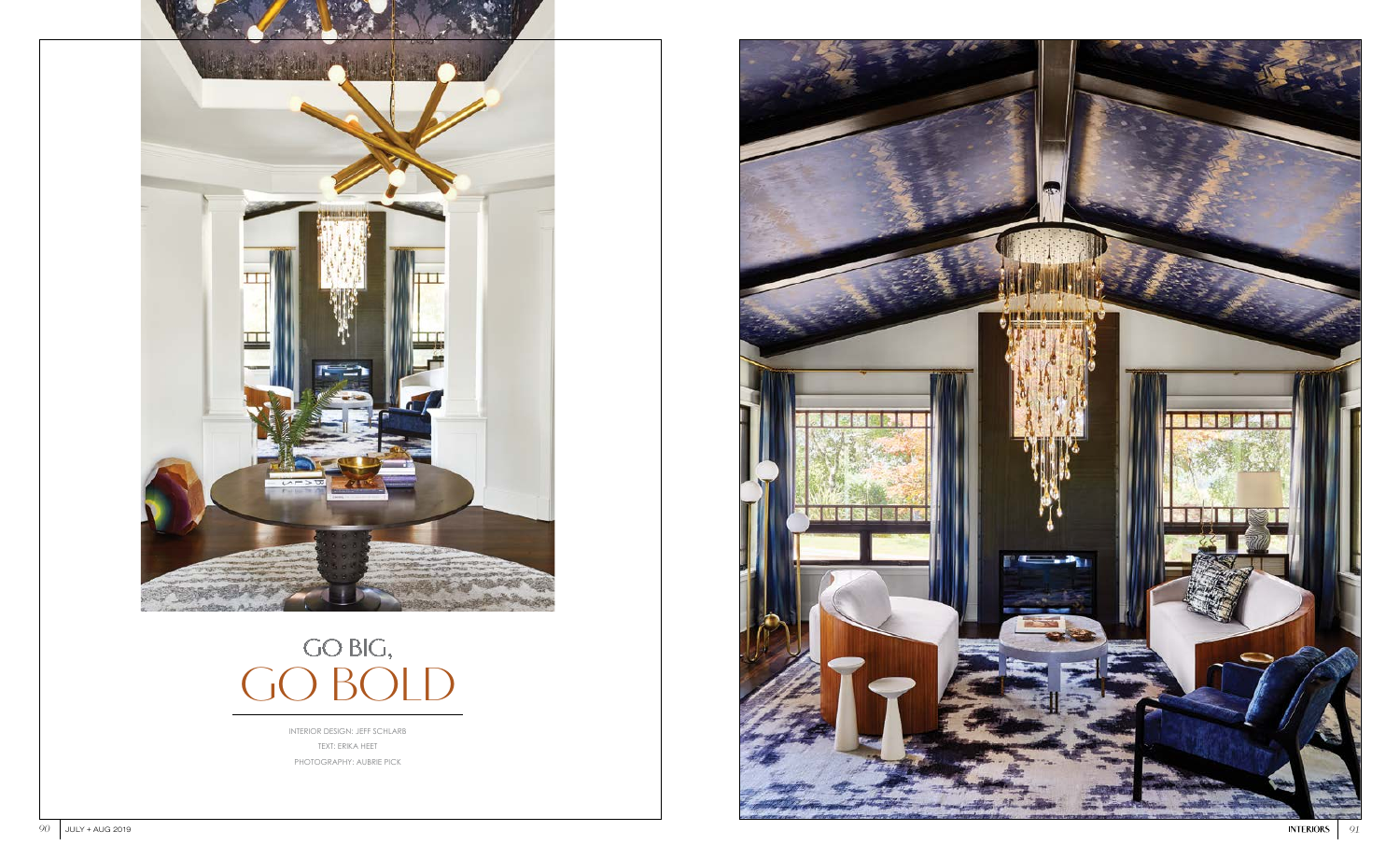

 $\begin{array}{|c|c|}\n\hline\n\hline\n\end{array}$ rom designers to musicians, no one wants to be stuck in one genre. For Bay Area designer Jeff Schlarb, this concept informed the design of a getaway in Healdsburg—deep in Northern California's idyllic wine country—for Lawrence and Nicole Blatt. For Lawrence, a biotechnology entrepreneur, part time musician and philanthropist, and Nicole, a philanthropist and homemaker, the home's interiors needed to reflect a balance of styles as well as the couple's love of nature. "We like the modern/contemporary and midcentury aesthetic, but realized that our house had its architectural roots firmly in the Craftsman and Mission style movements," Blatt says of the home, designed by architect Mike Craigie. "The house is located on a beautiful piece of land in the Sonoma County Dry Creek valley with 360-degree views of oak and pine forests and vineyards. We asked Jeff to blend elements of nature and modern and postmodern aesthetics with transitional pieces that could anchor the house in its roots while maintaining an eye to the future."

 "We were charged with making a creative space, one that reflected them," Schlarb says of the design directive from the clients. "We walked the San Francisco Design Center and created many of the decisions on the final pieces from those experiences. We actually were introduced to them by one of our favorite design showrooms, Coup D'Etat." From the wonderfully eclectic design gallery came the piece that would set an arty mood for the house, a sculpture by Kelly Farley made up of hanging orbs and chains that spill to the floor—an edgy room divider separating the entrance and dining room. A nod to nature is evident in the latter, which is swathed in green, from the Porter Teleo wallpaper to the Caste chairs in a mix of emerald fabrics from Jim Thompson and Rubelli to the green suit of the bather in a portrait by Patrick Duegaw. That green—and nature—continues in the guest bedroom's found botanical art pieces the couple brought to the house, and the leather of the Anthropology bed that, says Schlarb, "matches their cool vintage dresser perfectly."

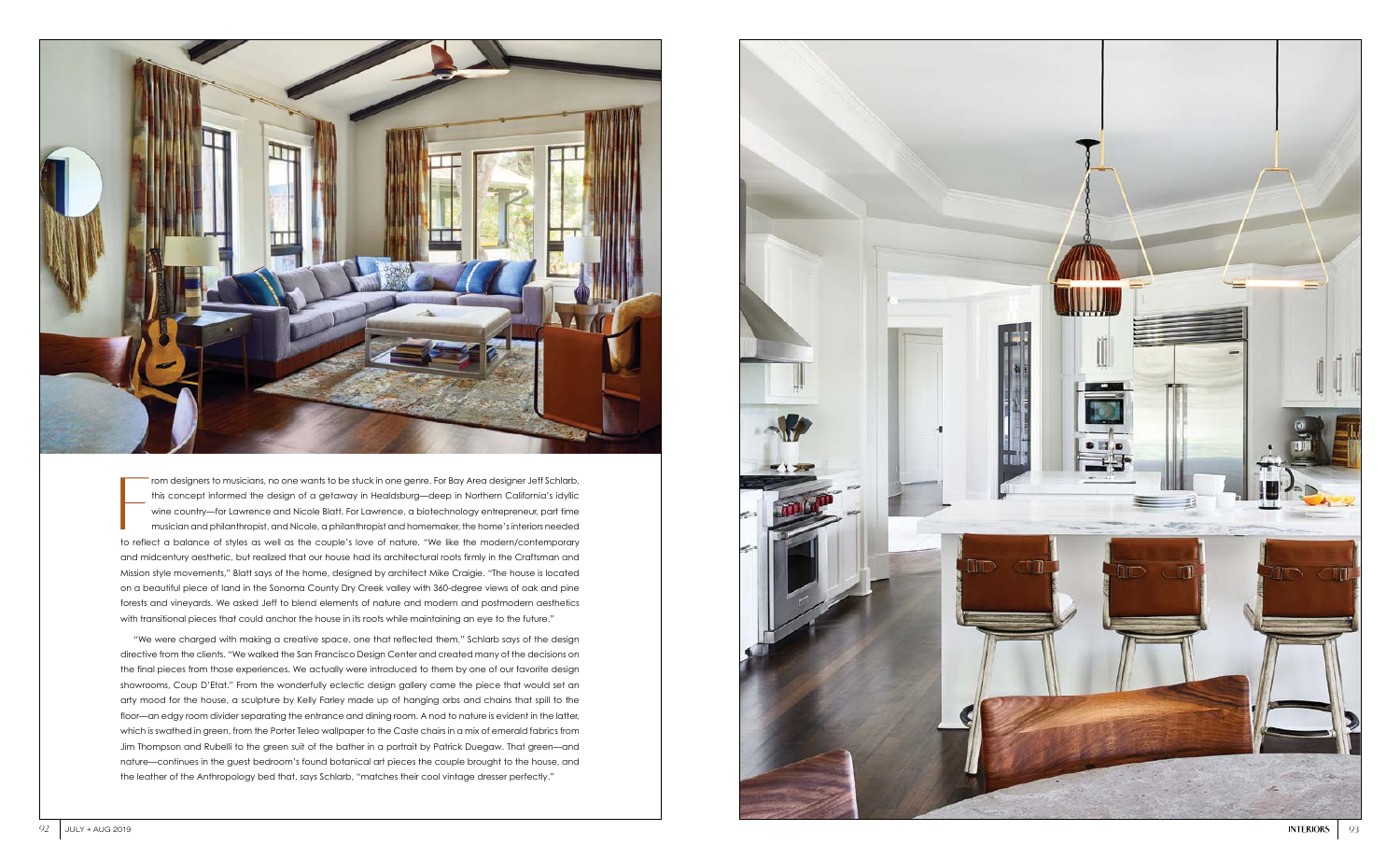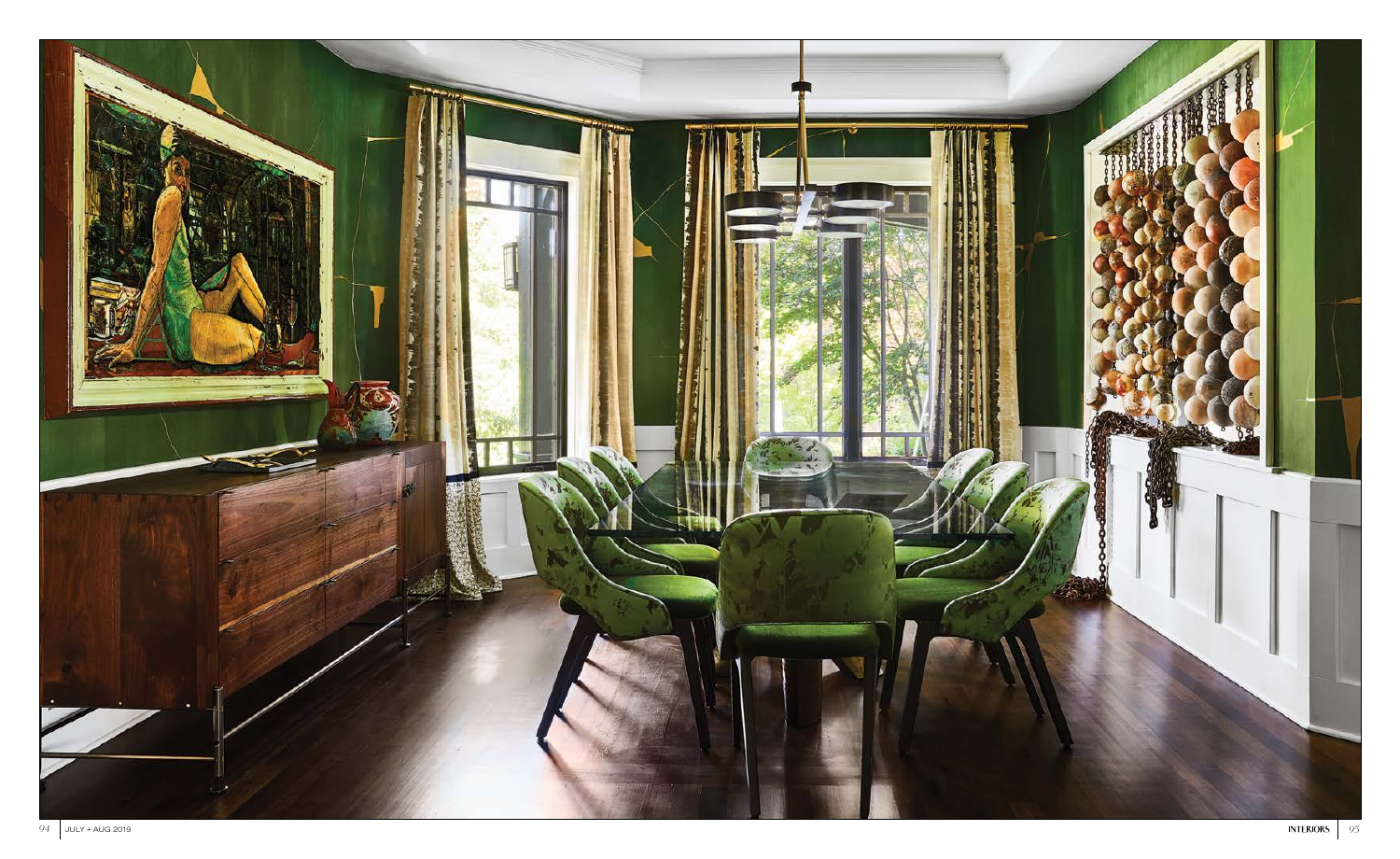M ore material layering is in effect in the living room, on axis with the entrance, whose ceiling recess gives a hint of what's to come. Between the pitched beams of the living room ceiling, blue Brushed Herringbone paper from New Wall commands attention and pulls in blues from the Atmosfera drapery fabric by Zoffany and the Bleu Misia jacquard on the lounge chair. The ceiling, notes Schlarb, "was a really nice balance between geometric and geographic patterns that we all fell in love with. It is a large-scale pattern that repeats but doesn't feel repetitive. It is simply perfect." A pair of Randolph & Hein sofas—one with a flowing curved back, one straight—brings the energy down to a restful refinement.

 With so much electricity, there must come some grounding. Schlarb delivered with neutral pauses like the open kitchen, a space awash in white, where leather stools from McGuire evoke just a bit of elegant bondage. "At our studio, we think that there needs to be a place for the eyes to rest," Schlarb says. "A place for breath and a space for one to tackle big dreams and to fill that restful interior feeling with life's busy-ness. We specifically love a room to have an artistic moment that stops residents and guests alike and demands furniture investigation…like a fine art piece." A half turn reveals the family room, where a McGuire sectional covered in a Pierre Frey fabric joins a round mirror from Ben and Aja Blanc from the Future Perfect, and a metal Kimono chair with caramel-colored leather from Amura. Nearby is one of Blatt's many guitars, this one a gorgeous acoustic by revered luthier Kathy Wingert. "As with most houses, people tend to gravitate to the kitchen and family room areas," Blatt says. "The single-story California ranch style home, with its open floor plan enhanced by Jeff's design elements, perfectly accommodates our need for simplicity and comfort."

 As Blatt's music defies genres, so does this home. The layering of styles, textiles and materials brings to mind the blending of instruments, tones and sounds in a song, which the creative couple appreciates. Nicole is especially taken by the combination of breathtaking views and modern comforts, while Lawrence relies on the natural beauty of Sonoma county to guide his guitar compositions, "written with inspiration from the unique landscape and the quiet respite provided by the home," he says. For Schlarb's part, the goal was fairly simple. "We all wanted them to have a sophisticated home in the country," he says. "And that is what they got." *Jeff Schlarb, jeffschlarb.com*